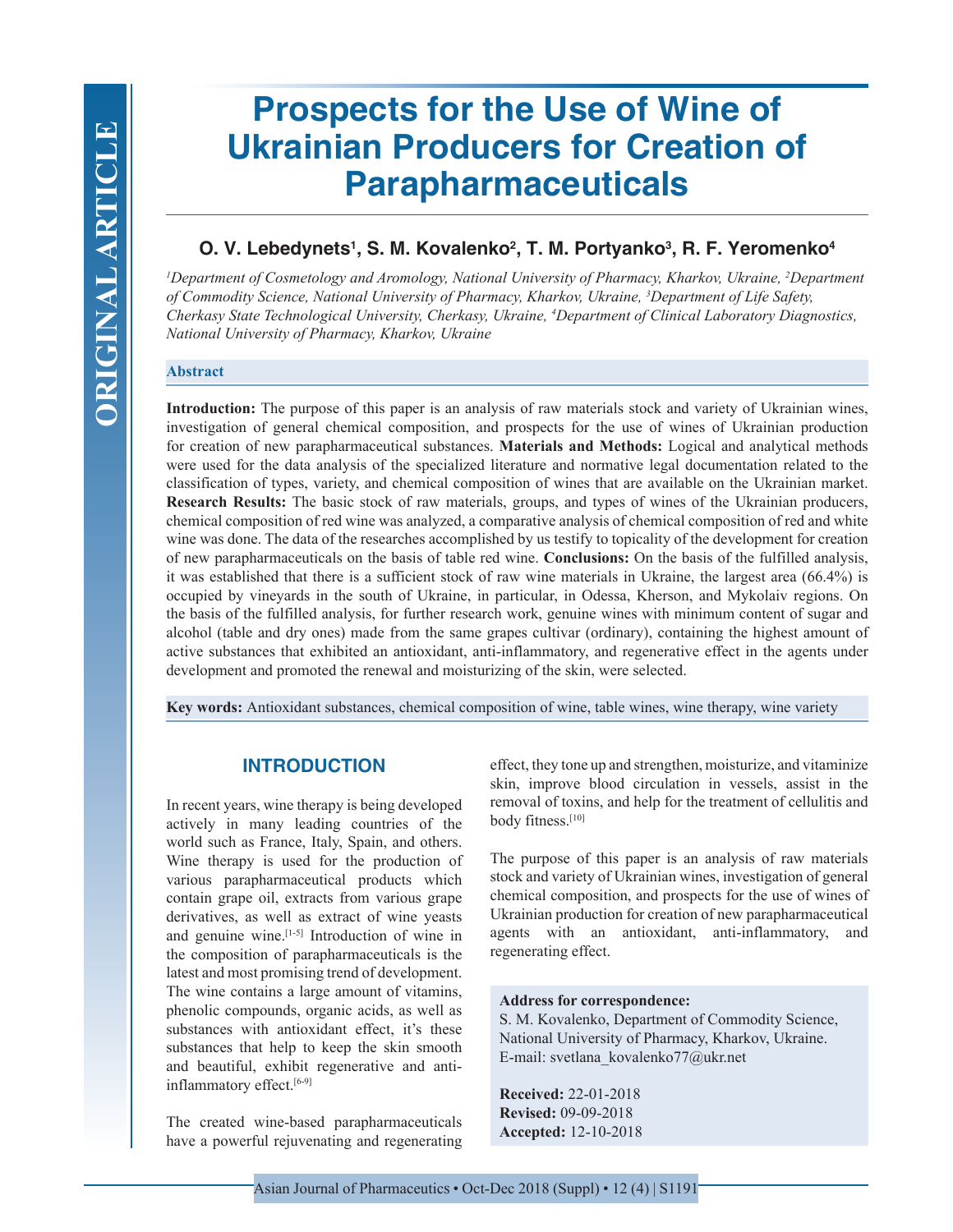## **MATERIALS AND METHODS**

In this paper, logical and analytical methods were used for the data analysis of the specialized literature and normative legal documentation related to classification of types, variety, and chemical composition of wines that are available on the Ukrainian market.

## **RESULTS AND DISCUSSION**

Viniculture is a sufficiently developed industry in Ukraine. Approximately 60,000 hectares, i.e., 1% of all agricultural land (0.1% country's territory) are occupied by vineyards which are located mainly in the south of the country in Odessa, Kherson, and Mykolaiv regions, and as well as in Transcarpathia [Figure 1].

As it can be shown from Figure 1, the largest area (66.4%) is occupied by vineyards in the Odessa region, where there are the most favorable climatic conditions for them and the smallest (8.3%) in the Transcarpathian region.

Thus, all the largest wine processing plants ("Koblevo," "Shabo," "Colonist," Prince P.N. Trubetskoy's wine-making farm, "Wines of the Guliyevs") are located in the south of Ukraine, and small wine processing enterprises ("Cotnar" and "Chizai") are located in the west.

Today, many varieties of grapes are grown in Ukraine, which are considered to be basic in the wine industry. Vineyards of Ukraine provide raw materials for the production of such famous wine brands as "Cabernet," "Sauvignon," "Merlot," "Pinot Noir," etc.

In accordance with the Law of Ukraine "On grapes and grape wine" and in accordance with DSTU 4806:2007 "Wines. General technical conditions" and DSTU 2164-93 "Grape wines. Terms and definitions" wines are divided into:

Blended wines are wines that are made by mixing different wine materials (according to the grape variety, growing area, year of harvest, type, and quality) or with the components prescribed by the technological instructions to provide the typical characteristics of that wine, to improve its organoleptic properties,



**Figure 1:** Vineyard area in different regions of Ukraine, % greater antioxidant activity of the wine.

ensuring production of homogeneous wines as for their organoleptic and physicochemical characteristics.

- Prototype is a traditional type of wine that historically appeared as a result of geographical specifics of the area, grape variety, technology for its processing, and specific processing techniques for grapes, pulp or wine material, and served as a prototype (sample) for the production of the corresponding type of wine in one or another viniculture area.
- Ordinary seasoned wines are wines of improved quality, which are made according to the generally accepted or special technology from wine materials of certain types of grapes or their mixture, with obligatory seasoning in oak containers for at least 6 months before the bottling.

According to the color, wines are divided into white, pink, and red. Furthermore, grape wines are classified according to their content of ethyl alcohol and sugar, namely dining (dry, semi-dry, and semi-sweet) and fortified (strong and dessert - sweet, liqueur).

Wines according to their quality and duration of seasoning are divided into young (dining only), ordinary, vintage ones, and collectibles.

The general characteristics of wines according to groups and types are given in Table 1.

Based on the analysis of groups and types of wines of Ukrainian producers, for further research, we selected genuine wines with a minimum sugar and alcohol content (dining, dry) and made from one grape variety (ordinary).

It is inexpedient to add alcohol-rich wines to parapharmaceuticals due to the fact that alcohol will cause a locally irritating effect and affect rheological characteristics. An increase of sugar content in the composition of the product is undesirable as well because it will be reflected in the structural and mechanical properties of the product under development and will increase the percentage of preservatives contained in the product. The use of blended wines will make it difficult to analyze the composition of the wine.

Dining wines, as compared to the other ones, have the finest taste and aroma because the relatively small content of sugar and alcohol does not suppress all tinges of taste and scent. However, the low alcohol content leads to relatively short time storage of these wines; therefore, the process of preparation, bottling, and storage of dining wines requires special conditions (lower temperatures).<sup>[11,12]</sup>

A variety of dining wines are wines made in a Kakhetian way. During the production, the juice ferments together with pulp and grape clusters, that is why a large number of tannins and other substances get into the must, which accounts for a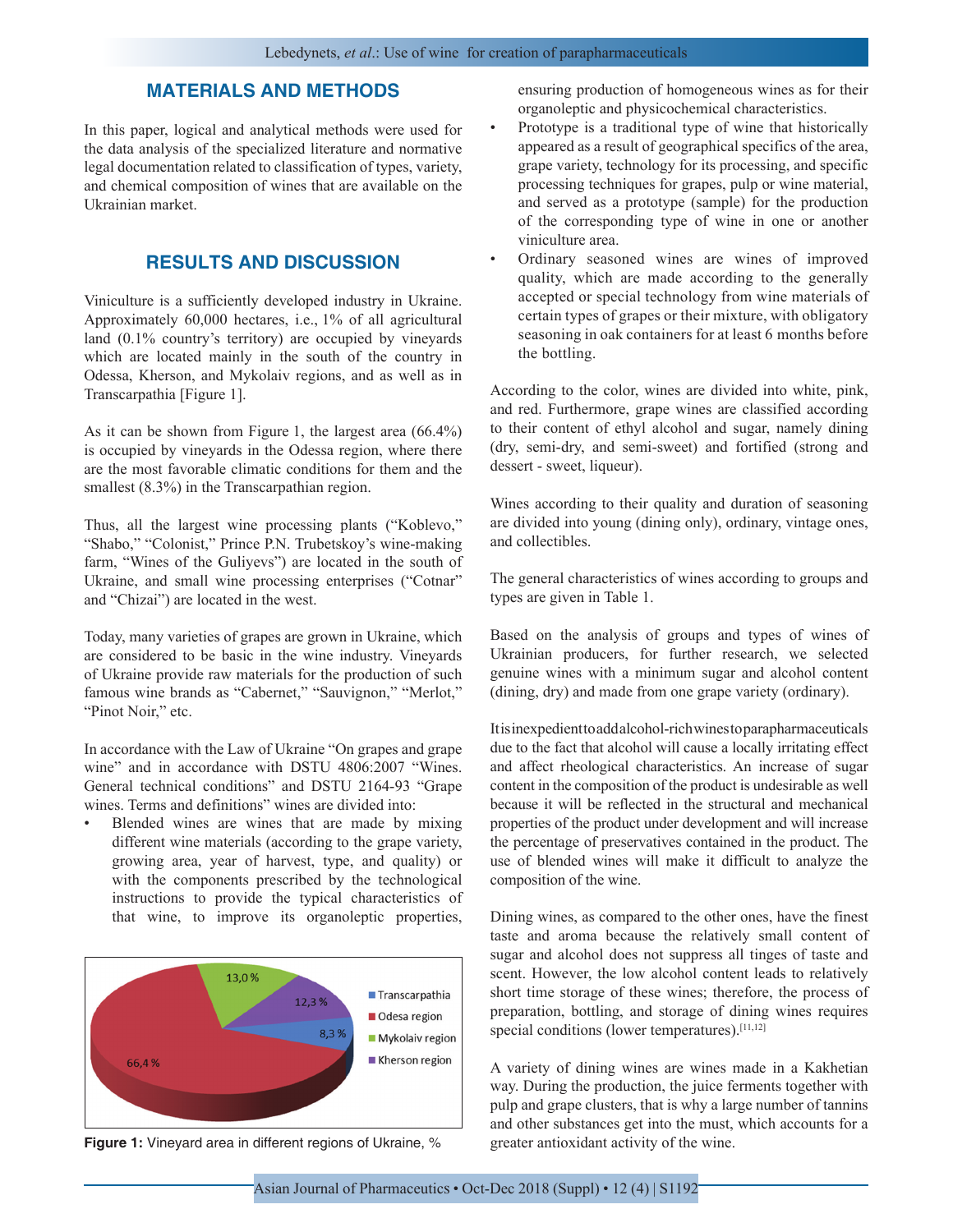| Table 1: Characteristics of wines according to their groups and types                              |                                                                                                                                                                                                                                                                                                |                                                                                                                                                                                                                                                                                                                                        |  |
|----------------------------------------------------------------------------------------------------|------------------------------------------------------------------------------------------------------------------------------------------------------------------------------------------------------------------------------------------------------------------------------------------------|----------------------------------------------------------------------------------------------------------------------------------------------------------------------------------------------------------------------------------------------------------------------------------------------------------------------------------------|--|
| Group and type of wine                                                                             | Description of the sort of wine                                                                                                                                                                                                                                                                | Sorts of wine                                                                                                                                                                                                                                                                                                                          |  |
| Dining (content of alcohol $-8-16\%$ )                                                             |                                                                                                                                                                                                                                                                                                |                                                                                                                                                                                                                                                                                                                                        |  |
| Dry (content of sugar up to 0.3 g/100 ml)                                                          | Always natural. They are made<br>from wine materials produced by<br>the method of full fermentation<br>of sugars of grape must or pulp<br>without adding alcohol                                                                                                                               | Dry vintage - "Aligote,"<br>"Cabernet," "Riesling,"<br>"Gurjaani," "Rkatsiteli,"<br>"Sauvignon,"<br>"Chardonnay," and others;<br>Dry ordinary - Aligote,<br>Cabernet, Muscat, Merlot,<br>Rkatsiteli, Saperavi, and<br>Sauvignon                                                                                                        |  |
| Semi-dry (content of sugar 0.5-2.5 g/100 ml) and<br>Semi-sweet (content of sugar 3.0–8.0 g/100 ml) | They are made from wine<br>materials produced by partial<br>fermentation of sugars of grape<br>must or of pulp stopping the<br>fermentation. Wines can be<br>made by blending dry wine<br>materials and a concentrate of<br>grape juice or preserved must                                      | Semi-dry - "Monastic<br>star," "Silvaner semi-dry,"<br>"Semi-dry white,"<br>and "Semi-dry pink;"<br>Semi-sweet - "Sauvignon,"<br>"Black pearls," "Whisper of<br>the monk," "Bear blood,"<br>"Cadarka," "Muscat,"<br>"Semi-sweet white," and<br>"Semi-sweet pink"                                                                       |  |
| Strong<br>(content of alcohol - 17-20%, of sugar 3.0-14.0 g/100 ml)                                | They are made from wine<br>materials produced by the<br>method of full or partial<br>fermentation of sugars of grape<br>must or pulp and stopping<br>the fermentation by adding<br>rectified ethyl alcohol, made<br>from starch-maltose-based raw<br>materials and grape-processed<br>products | Strong vintage - "Madeira<br>the Crimean," "Marsala,"<br>"Red Port," "Bunch of<br>Transcarpathia," "White<br>Port Sourozh," "Jerez<br>Dagestan," and others;<br>Strong ordinary - "Ruby of<br>Transcarpathia," "Madeira,"<br>"White Port," "Agdam,"<br>"Jerez Strong," "Strong<br>White," "Strong Pink,"<br>"Primorsk," and "Slavonic" |  |
| Dessert<br>(content of alcohol - 14-17%, of sugar 5.0-35.0 g/100 ml)                               | They are made from wine<br>materials produced by<br>the method of incomplete<br>fermentation of grape must,<br>after infusion of sugar abundant<br>(24-40%) grape pulp, (stopping<br>the fermentation by adding ethyl<br>alcohol)                                                              | Vintage - "Ukrainian<br>Cahors," "Gabriela,"<br>"Golden Field," "South<br>Coast Cahors," "White<br>Muscat," "Red Stone,"<br>and "Black eyes;"<br>ordinary - "Isabella," "Sun<br>in a goblet," "Golden<br>Coast," "White Muscat,"<br>"Rkatsiteli," "Jaus,"<br>"Cahors," and "Saperavi."                                                 |  |

According to the literary data, white and red wines differ in their chemical composition and the ratio of mineral and organic substances,[2,13,14] which are given in Table 2.

It is known that grape wine has an extremely complex chemical composition [Figure 2], which numbers >600 organic and inorganic substances.[15-17] The ingredients that are part of the wine can be divided into groups.[18-21]

• Compounds that come to wine from grapes: Water, bound acids, sugars, phenols, pectins, nitrogen-containing compounds, mineral compounds, enzymes, aromatics, and vitamins.

| substances of must and groups of wine, % |                 |            |  |
|------------------------------------------|-----------------|------------|--|
| Must                                     | <b>Red wine</b> | White wine |  |
| 80.3                                     | 88.4            | 89.4       |  |
| 0.4                                      | 0.3             | 0.2        |  |
| 19.3                                     | 11.3            | 10.4       |  |
| Traces                                   | 9.6             | 8.8        |  |
|                                          |                 |            |  |

**Table 2:** Correlation of mineral and organic

• Compounds formed during the fermentation of alcohol: Ethanol, higher and polyhydric alcohols, bound and free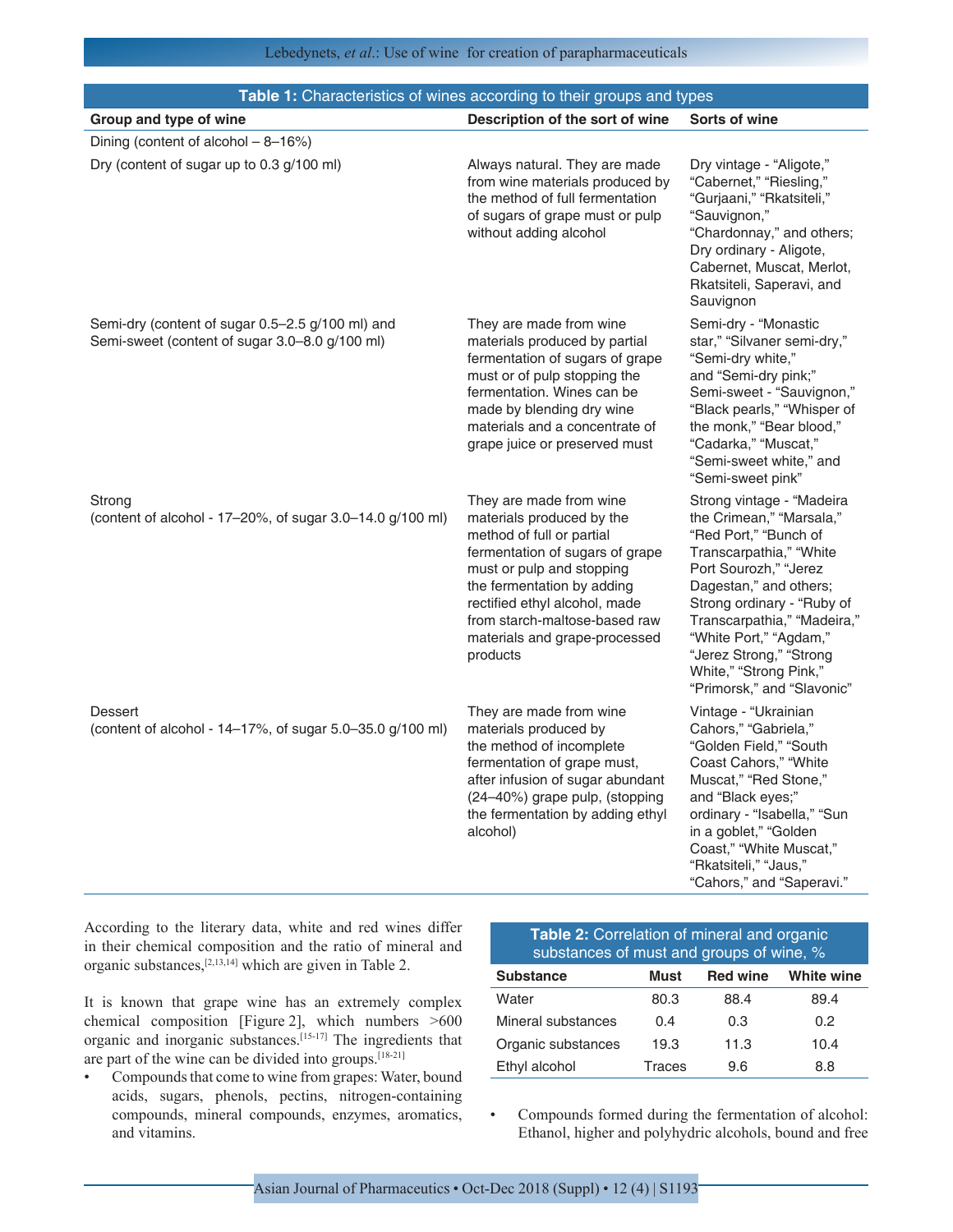

**Figure 2:** Comparative analysis of the chemical composition of red and white wine, g/l



**Figure 3:** General chemical composition of red wine, %

acids, ketones, aldehydes, esters, and carbon dioxide.

• Compounds added to wine during fermentation: Sulfur dioxide; components that are formed during maturation of wine: Organic acids - products of acid apple-lactic and acetic fermentation.

As it can be seen from the data of the comparative diagram in Figure 2, red wines contain a significantly higher concentration of active substances than white ones. Red wines are 5 times richer in phenolic compounds, in particular, they are rich in resveratrol, which has antioxidant activity. In addition, Vitamins B (biotin, thiamine, and riboflavin), that are necessary for the skin to function properly as well as prevent the development of dermatitis, xerosis, and reduce manifestations of aging, are much more concentrated in red wine.

Young dining wines are enriched with vitamins and enzymes to a greater extent. Red wines have about 2 times more vitamins than white ones because the solid particles of berries enrich the must with Vitamins B2, B5, and B6, as well as with bioflavonoids that protect the whole complex of vitamins against destruction.[20-22]

It is proved that the concentration of antioxidant substances (1.07%) is highest in red wines, namely in the types of wines obtained from the grape varieties of "Merlot" and "Cabernet Sauvignon."<sup>[10,23,24]</sup> The wines of these varieties are produced in large quantities in the world and in Ukraine [Table 1].

As it can be seen from Figure 3, an average dry red wine contains 86% water, 12% ethanol, and about 1% glycerin. Among the organic acids, the milk, citric, apple, acetic, and amber acids prevail in red wines, they form about 0.4%.[21] Tannins and phenolic compounds make up only 0.1%, but they themselves account for the color and taste of the wine.<sup>[23]</sup>

Consequently, the introduction of dining red wine into the parapharmaceuticals allows to create new modern products with a complex antioxidant, anti-inflammatory, and regenerating effect.

## **CONCLUSIONS**

On the basis of the analysis, it was established that in Ukraine, there are sufficient raw materials stock of wine materials, the largest area (66.4%) is occupied by vineyards in the south of Ukraine, in particular, in Odessa, Kherson, and Mykolaiv regions.

For further study, genuine wines with a minimum content of sugar and alcohol (dining, dry) and made from one grape cultivar (ordinary) were selected. It was shown that high alcohol and sugar content in wine will affect rheological characteristics and provide a locally irritating effect for the product.

It was proved that the content of antioxidant substances (1.07%) is highest in red wines of "Merlot" and "Cabernet Sauvignon" grape varieties. The wines of these varieties are produced in large quantities in the world and in Ukraine.

For further research, red wines with the highest amount of active ingredients such as antioxidant substances (approximately 2%), organic acids (4%), and Vitamins B (up to 3%) were selected, which exhibited antioxidant, antiinflammatory, and regenerative effects of the developed agents and promote renewal and moisturizing of the skin.

## **REFERENCES**

- 1. Johnson H., Robinson J. The World Atlas of Wine. London: Mitchell Beazley; 2007. p. 400.
- 2. Etievant P. Varietal and geographic classification of French red wines in terms of pigments and flavonoid compounds. J Sci Food Agric 1988;42:39-54.
- 3. Gishen M, Damdergs RG., Cozzolino D. Grape and wine analysis – Enhancing the power of spectroscopy with chemometrics. A review of some application in the Australian wine industry. Internet J Enol Vitic 2010;3:2.
- 4. Cynkar WU, Cozzolino D, Dambergs RG, Gishen M. A recommended industry 'standard' method for determination of the concentration of total anthocyanins (colour) in red grapes. Aust Wine Res Inst Tech Rev 2004; 151:19.